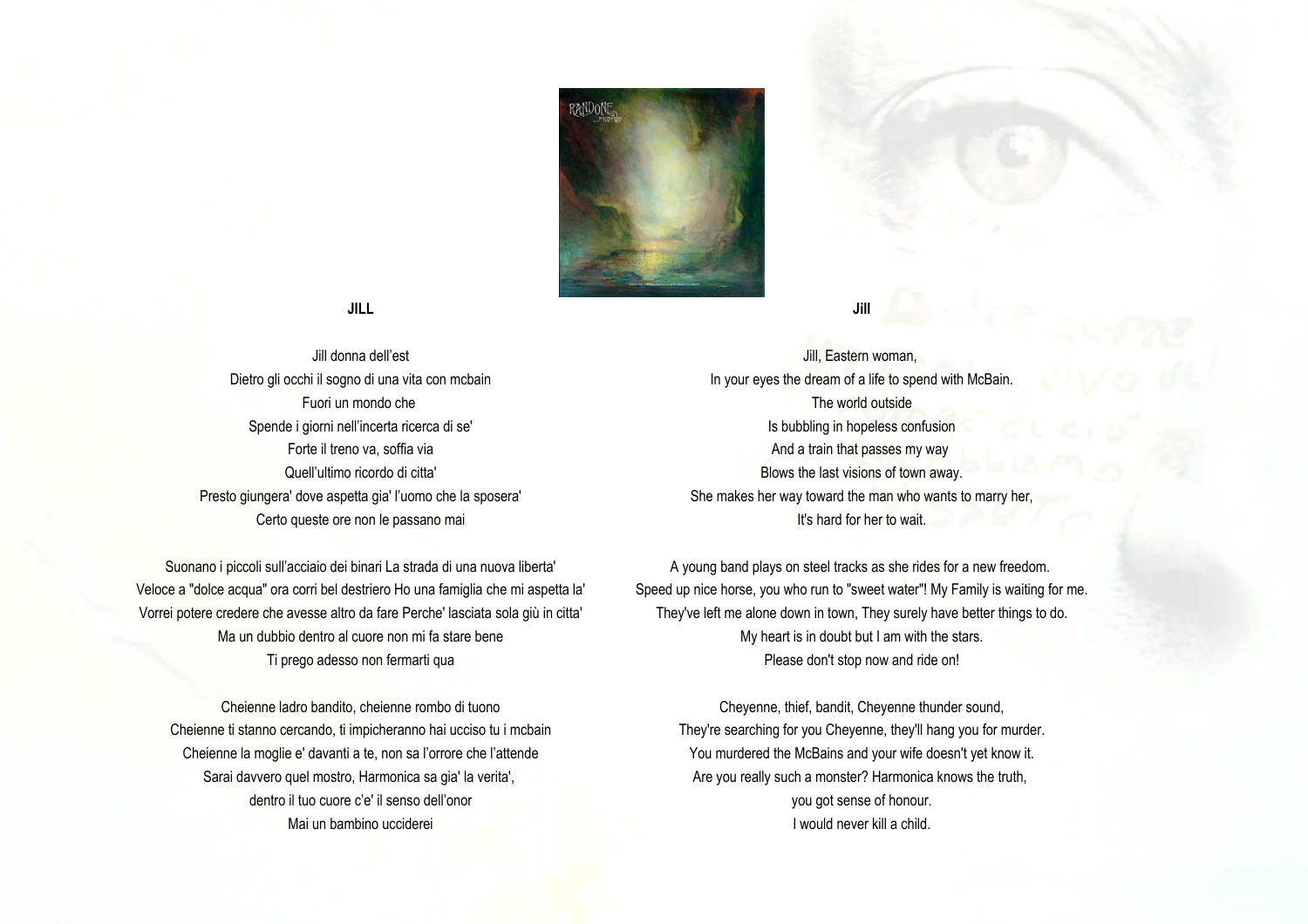Se codesta e' la mia pena per la vita che ho vissuto Spero dio che Brett possa perdonare me Timmi giace come gli altri, quante cose si e' perduto Colpa lui non ha, se ora giace qua Sento nel vento, la voce sua che Grida il suo amore per me

Che bisogno c'era frank, di ammazzare gli altri tre Se la sua terra all'asta vuoi comprare Solo col sangue tu lo potevi far Il sogno di Brett, e' polvere Ora c'e' un problema che, tosto devo sistemar

Tu che dovevi oggi sposare, ora che non vivi più in cosa mai potro' contare In giorni che si chiudono, in notti che mi ammalano, in sogni che ci incendiano la vita

Ruba alle notti il silenzio, specchio del suo tempo Sente nel cuore gia' c'e', il senso di un incerto sentimento dentro di se'

Brett sognava una stazione e una citta' Solo per voi in veste di eroe contro l'odio che c'e' qua Sai se darla vinta a lui vorrai il sogno di brett con lui morira' A questo niente servira'

Brett se solo fossi qua

If that's the price for the life of my choice, I beg your pardon, Brett. Dear God, pardon me. Timmi is dead, here he lies, another life lost, Faultless and innocent. I hear him shouting through the wind That he still loves me

Frank, why have you killed the other three guy? You could win at the land auction Offering blood - that's all you got. Brett's dream is just dust. I must now find a solution to the problem.

You should have married today. Now you're dead and it gonna need a miracle To save me the days, these weary nights, flaming dreams of our life.

> he steals the night secrets, mirror of his time. he has a bad feeling, a very bad feeling into his soul.

Brett dreamt about a trainstation and a town, A folk hero performing a show against all hatred. Don't ever give up or Brett's dream will fade with him. It doesn't really matter.

Oh Brett, if you only were here!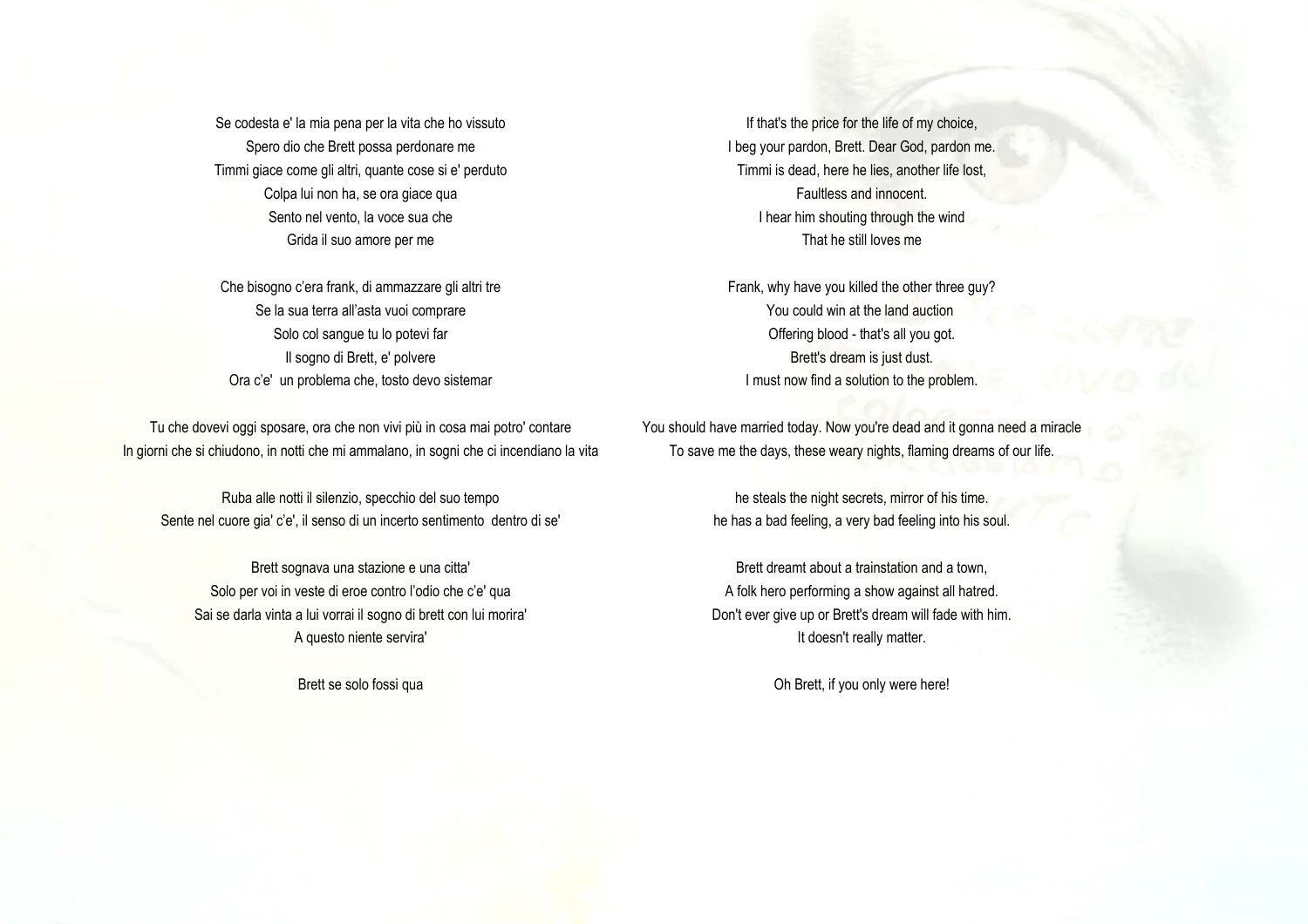#### **Ballata per un cantastorie**

Ho viaggiato, la chitarra sulle spalle memoria delle storie nell'incanto di bambini che chiedon di cantare di una vita che non ho mai vissuto Con la gioia di chi sente che la musica gli basti e nulla più

> Cantastorie ramingo senza eta' Porti le favole dentro ogni citta' Ma scrivi ancora d'umana sensibilita' Forse ti nutri dei miei sogni

Cantastorie ramingo senza eta' Porti le favole dentro ogni citta' Se vuoi provare un sorso della mia realta' Forse potresti starne male

## **The ballad of a folksinger**

Much have I travelled With my guitar on my shoulder among children who were asking me to tell the tales of a life that can't be told I need the joy of music and nothing more.

Timeless folksinger, loner on the run, You bring the tales into their houses. You sing about human sensibility -This has been taken off of my dreams.

Timeless folksinger, loner on the run, You bring the tales into their houses. Don't drink any drops of my reality - It could make you feel very bad.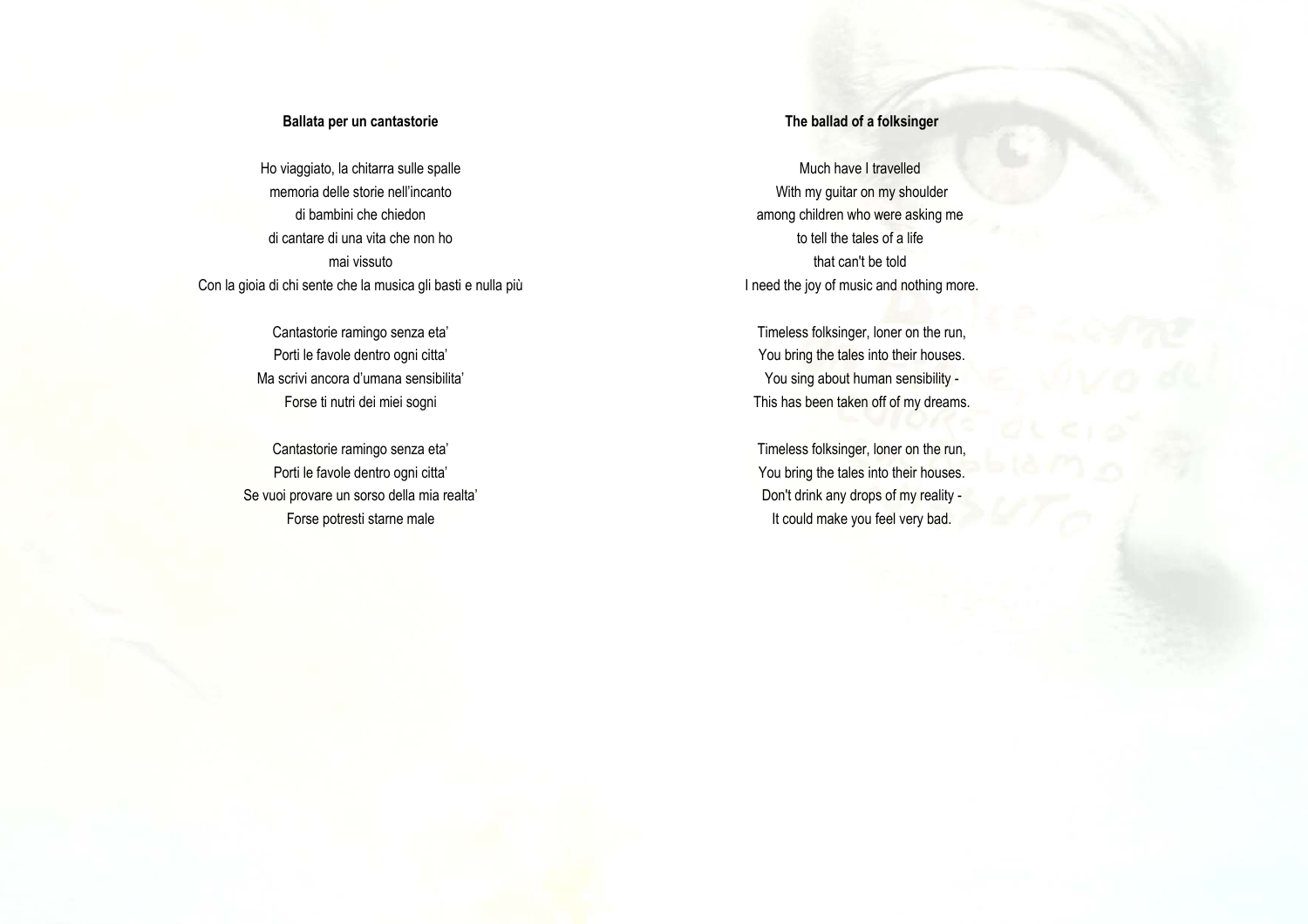#### **Il grande tesoro**

Senti amico mio, come ti va Ho sentito che, hai smesso di sognar Certe volte sai ti capita che Tutto il mondo non ne voglia sapere di te

Ma non scordare che c'e' qualcuno che puo' capire come stai Sentirai la sua voce amica che ti guidera' sulla strada di una nuova verita'

> Quelle volte che ti senti morir Un abbraccio sai puü farti gioir

Anche se il dolore puo' sembrare grande La luce di un faro serena ti accompagnera' Sotto il cielo da mille stelle rischiarato Il mio cuore amico al tuo si avvicinera'

Nella vita un amico e' il grande tuo tesoro Vaso in cui tu verserai le tue chiare lacrime Il mio dono e' poterti stare accanto Anche quando con un gesto stanco il mio aiuto tu chiederai

### **A great treasure**

Hey friend, how are you? They told me that you don't dream anymore Sure, it's hard to hold on When there's no one to lean on.

But you got to keep your faith. So share your troubles with me. Listening to a friend's voice you can switch your life back to truth.

> When you can't see where you are at All you need to get by is a friend's help.

> When you think that living's a disease Then take a look upwards: there's a light Under the sky. In the sweet breeze Our two hearts will join together to fight.

Without a friend, there'll be no finding. Your tears will fall like rain, without measure, But you and me can turn a whisper to a scream. I know that you're tired, you're out of steam, but a friend is a great treasure.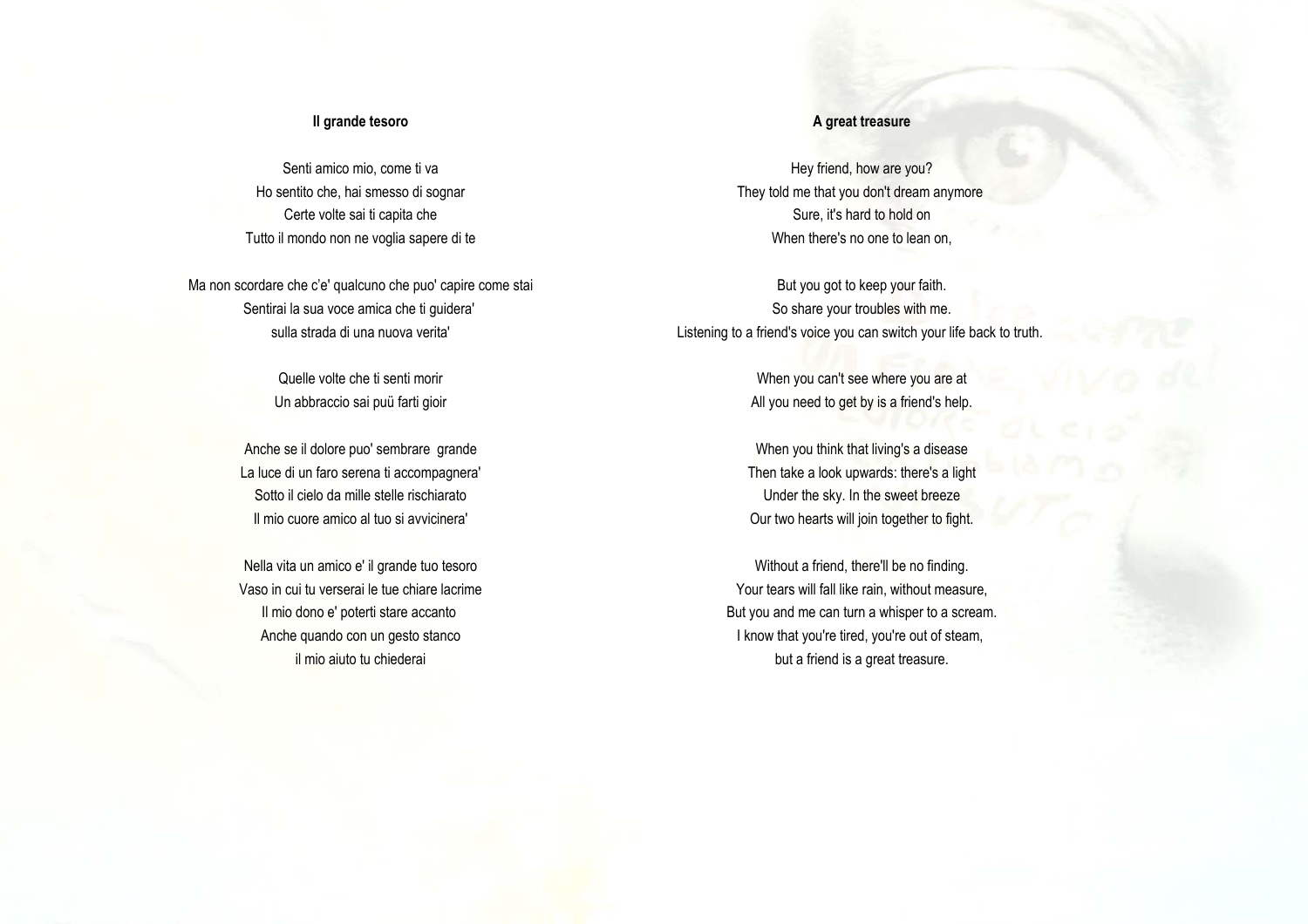## **GIULIA**

Giulia, piangi al mattino, o forse son solo cristalli di brina su di te Giulia cosa hai pensato, quando stanotte le stelle brillavano di più

Sento dentro il peso dell'eta' Nasce e vibra un'altra verita' Questa notte il solo pensiero arrivera' Dove soffia il vento, muore l'alba prima che nasca il giorno Svuota il cuore lo sbaglio di un sogno, che sia notte senza ritorno

Scordare il cuore in un sorso di vodka sapra' far levitare la sua vanita' Pianti sinceri d'amore lei ti neghera' Gioca con cuori che possa ingannar

Sola appari nel cielo, pieno di stelle che incantano Mai più sentire il tuo sguardo, su me posarsi sereno

# **GIULIA**

Giulia, you cry in the morning, or are these crystals made of ice? Giulia, what have you seen last night as the stars stopped to shine?

I feel I'm getting old inside. A new truth is coming up like tide. Tonight I want to stay on the bright side. A chill wind blows the sunup away before day comes. A wrong dream worried me may the night always play its drums!

My heart is drowing in vodka to forget everything, and vanity opens its wing. She denies your cry of genuine love, She plays with broken hearts.

You are the brightest star in the enchanting night. I've lost the cheerish feeling of your eyes so bright.